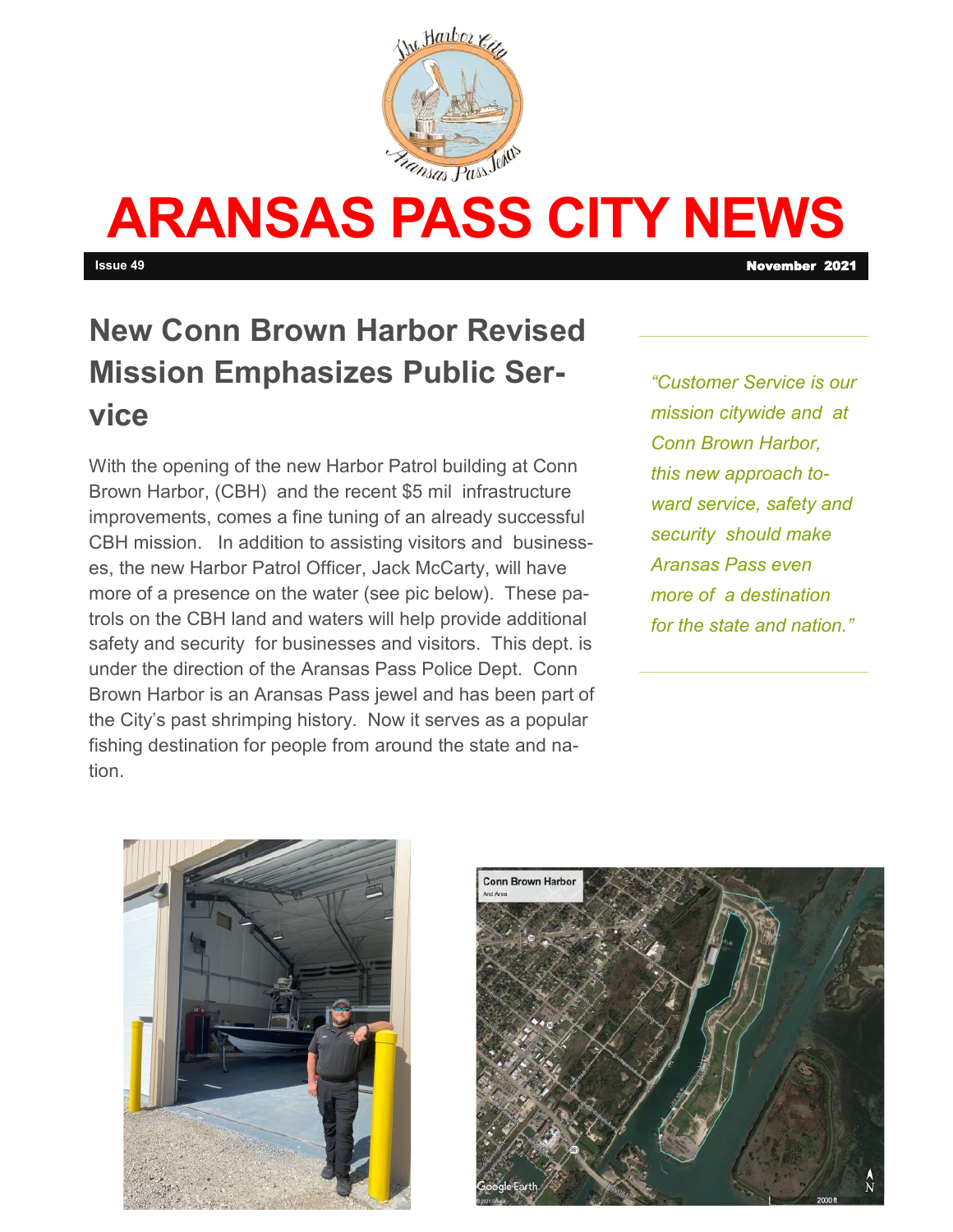

# **Planning and Zoning Commission Chairman is Named**

For the first time in over a decade, the City of Aransas Pass Planning and Zoning commission has a new Chairman. He is Herb Lancaster, a local businessman. Herb owns the H. Lancaster Company, located at 260 E. Goodnight, which specializes in handmade original wood furniture made by local artisans.

The Planning and Zoning Commission is an important citizen committee. It deals with most of the planning and zoning issues presented to the City before the matter goes to the City Council. It is fair to say that a Planning and Zoning Commission, which is statutorily recognized, is one of the critically important city committees. There are nine citizen members of this board, plus one City Council liaison member. Planning and zoning also oversees the City's comprehensive plan.

The City of Aransas Pass is appreciative of the citizens who volunteer to serve on all of its boards and commissions. If you are interested in serving on one of the several volunteer panels, contact the City Secretary for an application at 361- 758-5301 ext 1103.

### **Historic Sign Honoring Vets and the Military At Conn Brown**

Blue Star Memorials are seen in cities all over the United States. Thanks to the Aransas Pass Hibiscus Garden Club, there now will be one here. Blue Star Memorials honor veterans and our military. It will be located at Harbor Point Park at Conn Brown Harbor and will have a small landscaped area built around it. Pictured below are (L to R) Jack McCarty, Conn Brown Harbor Patrol Officer; Gary Edwards City Manager; and Fernando Quintanilla, Public Works Director. The Public Work Department soon will erect the sign and construct the landscaped area.

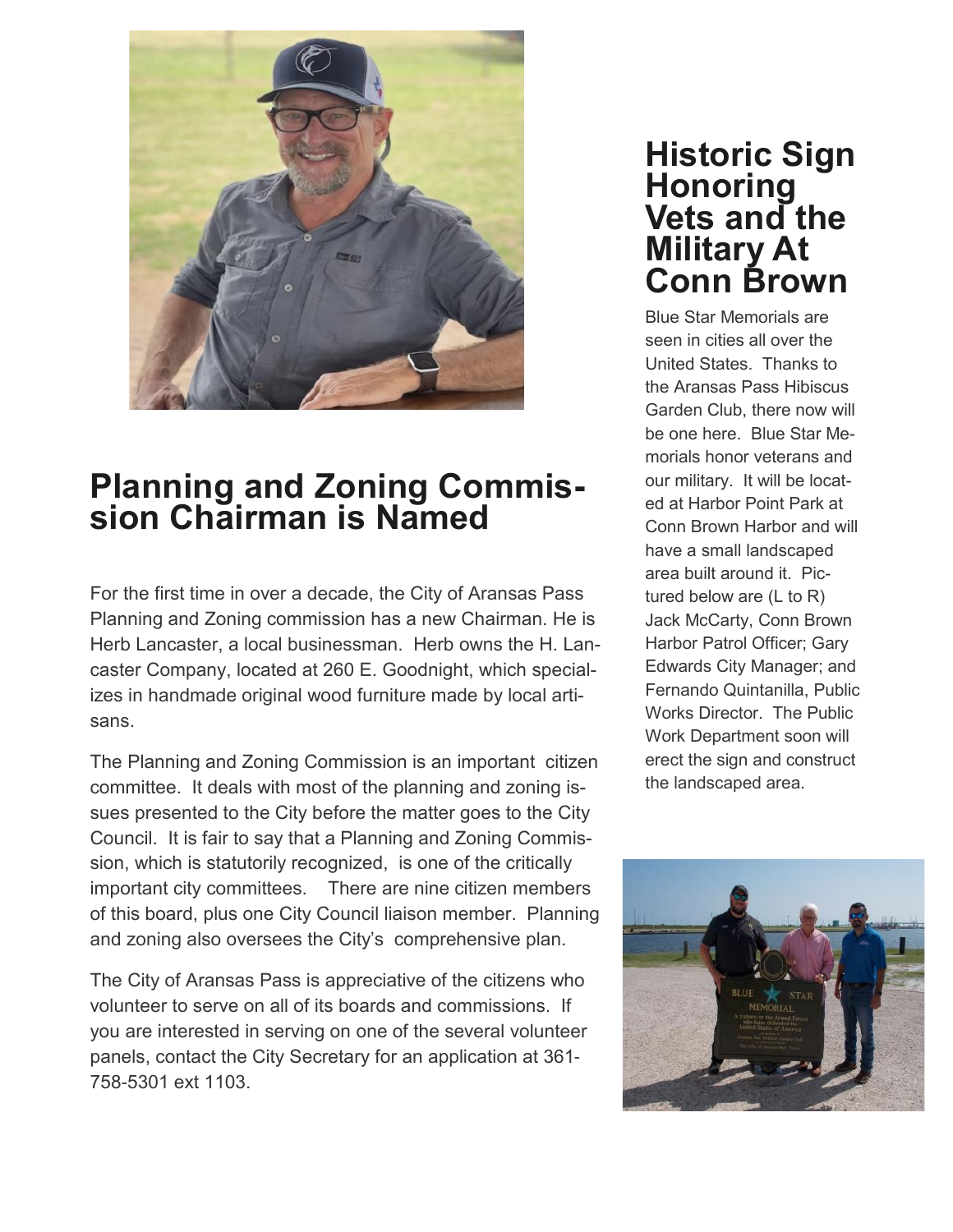

#### **Ironman At the Aransas Pass Aquatic Center**

Congratulations to Aransas Pass resident Jerry Kline! Jerry trained for two and a half years at the Aquatic Center in preparation to compete in the Ironman Triathlon competition in Woodlands, Texas. After a couple of event cancellations because of COVID, Jerry finally competed on October 9th and placed overall 256th of 1,200 competitors.

### **Contact Us**

**Aransas Pass City News is published by the City of Aransas Pass, TX. If you would like to subscribe or unsubscribe, contact 361- 758-5301.** 



# **New Community Enrichment Director Hired**

Kaylynn Paxson is the new Community Enrichment Director, replacing Sarah Lee, who retired in September. Kaylynn comes to Aransas Pass with an exceptionally strong background in the marketing, food, beverage and entertainment industries where she also managed property operations, budgets and equipment. In one position she also served as the post-hurricane intervention person. This involved dealing with employee morale and facility issues. She also oversaw a significant restoration of company sales. Kaylynn has a background in strategic planning. She was a 2018 SPARKi Award nominee where she was recognized for excellence in advancing the Coastal Bend Tourism industry. She has been on the Board of Directors for the Padre Island Business Association. Kaylynn has a BA degree in political science and a Master's degree in Public Administration from Texas A&M Corpus Christi and is working on her PhD in Policy Administration.